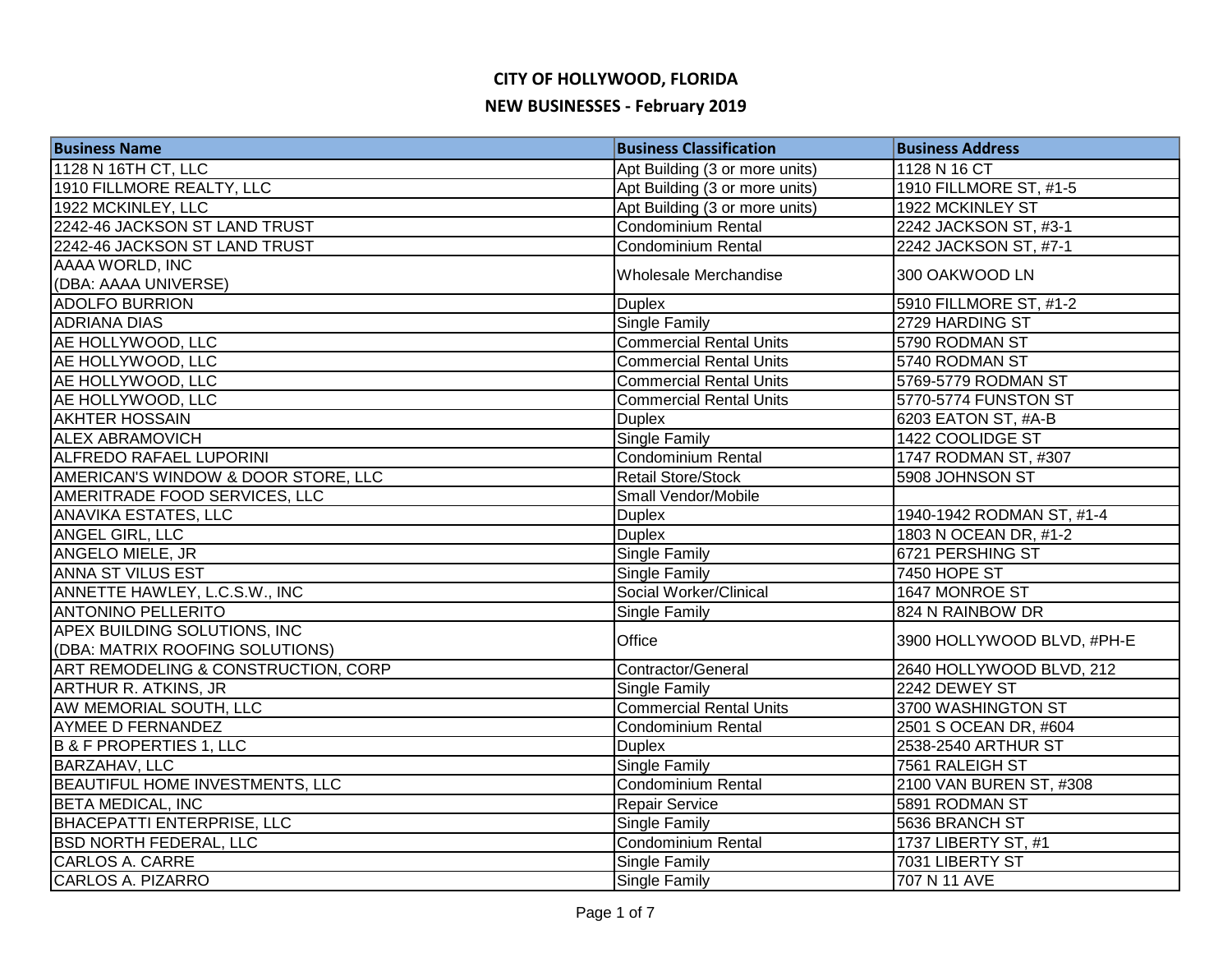| <b>Business Name</b>                   | <b>Business Classification</b> | <b>Business Address</b>    |
|----------------------------------------|--------------------------------|----------------------------|
| CATHYS BUSINESS ENTERPRISES, LLC       | Condominium Rental             | 1891 N 61 AVE, #B211       |
| <b>CECILIA JU</b>                      | Single Family                  | 741 N 68 AVE               |
| CERBERUS SFR HOLDINGS II, LP           | Single Family                  | 2435 LIBERTY ST            |
| CERBERUS SFR HOLDINGS II, LP           | Single Family                  | 6532 EATON ST              |
| CERBERUS SFR HOLDINGS II, LP           | Single Family                  | 2206 LIBERTY ST            |
| CERBERUS SFR HOLDINGS II, LP           | Single Family                  | 2431 RODMAN ST             |
| CERBERUS SRF HOLDINGS II, LP           | Single Family                  | 5618 PIERCE ST             |
| CERBERUS SRF HOLDINGS II, LP           | Single Family                  | 6048 BUCHANAN ST           |
| CERBERUS SRF HOLDINGS II, LP           | Single Family                  | 7551 BUCHANAN ST           |
| CERBERUS SRF HOLDINGS II, LP           | Single Family                  | 7231 MCARTHUR PKWY         |
| CHANDON LANDSCAPE, LLC                 | Lawn Maintenance               | 5960 PLUNKETT ST           |
| CHAO CHANG MA                          | Single Family                  | 6366 DEWEY ST              |
| CHAYA VANUNU REV TR                    | Apt Building (3 or more units) | 2304 HARDING ST            |
| CHINA BISTRO AND SUSHI, LLC            | Restaurant/Bar                 | 5650 STIRLING RD, #8 & 9   |
| <b>CLEMENT G &amp; MARIE A PUNANCY</b> | <b>Commercial Rental Units</b> | 5898 DEWEY ST              |
| CM6 CAR WASH AND DETAILING CORP        | Upholstery                     | 5775 RODMAN ST             |
| CROSSTOWN MOVING AND DELIVERY, LLC     | <b>Delivery Service</b>        | 3837 N CIRCLE DR           |
| DANIELLE AGUIAR LIV REV TR             | Apt Building (3 or more units) | 1005 N 18 CT, #1-7         |
| DAVID ESTABAN LOPEZ VALDEZ             | <b>Single Family</b>           | 5701 ATLANTA ST            |
| DAVID M ROMEO                          | Single Family                  | 951 WASHINGTON ST          |
| DAVID W MAURER                         | <b>Duplex</b>                  | 1506 HOLLYWOOD BLVD, #1-4  |
| <b>DAWN CHOW</b>                       | Condominium Rental             | 3725 S OCEAN DR, #1217     |
| <b>DENISE BODLEY</b>                   | Single Family                  | 2242 WILEY CT              |
| <b>DERMOT T CLYNE</b>                  | Apt Building (3 or more units) | 1601 S 57 AVE              |
| DIANA P. ZAPATA                        | Veterinarians                  | 2864 HOLLYWOOD BLVD        |
| DM FAMILY, LLC                         | Single Family                  | 1005 N 13 CT               |
| DOING RE, LLC                          | <b>Single Family</b>           | 2023 WILEY ST              |
| <b>DOING RE, LLC</b>                   | <b>Condominium Rental</b>      | 5317 HOLLYWOOD BLVD, #5317 |
| <b>DORAL BIRK</b>                      | Photographer/Video Taping      | 2330 N 59 AVE              |
| (DBA: DORA BIRK PHOTOGRAPHY)           |                                |                            |
| <b>DUEL T GREGORY</b>                  | Condominium Rental             | 1710 MADISON ST, #6        |
| <b>ELEANOR DEZZI</b>                   | <b>Condominium Rental</b>      | 1550 N 12 CT, #1B          |
| <b>ELIAS GOLDSTEIN</b>                 | <b>Duplex</b>                  | 2400 TAFT ST               |
| ELLA ROSE BOUTIQUE, LLC                | Internet Sales                 | 931 N 70 TER               |
| EQUITY ONE (SHERIDAN PLAZA) LLC        | <b>Commercial Rental Units</b> | 5201 SHERIDAN ST           |
| EQUITY ONE (SHERIDAN PLAZA) LLC        | <b>Commercial Rental Units</b> | 5353 SHERIDAN ST           |
| EQUITY ONE (SHERIDAN PLAZA) LLC        | <b>Commercial Rental Units</b> | 5511-5591 SHERIDAN ST      |
| EQUITY ONE (SHERIDAN PLAZA) LLC        | <b>Commercial Rental Units</b> | 5051 SHERIDAN ST           |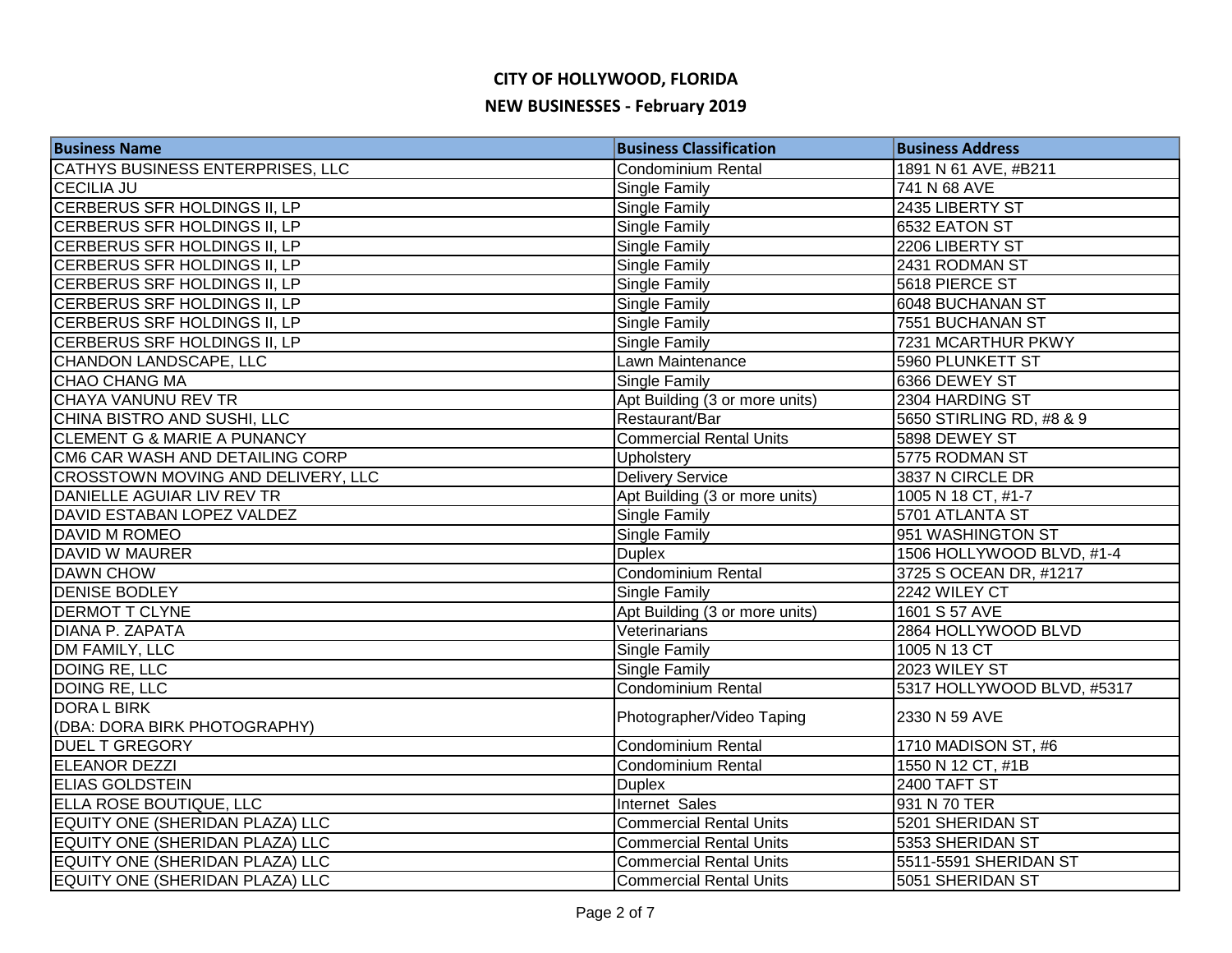| <b>Business Name</b>                | <b>Business Classification</b> | <b>Business Address</b>        |
|-------------------------------------|--------------------------------|--------------------------------|
| EQUITY ONE (SHERIDAN PLAZA) LLC     | <b>Commercial Rental Units</b> | 5363 SHERIDAN ST               |
| EQUITY ONE (SHERIDAN PLAZA) LLC     | <b>Commercial Rental Units</b> | 4999 SHERIDAN ST               |
| <b>ERENA CORP</b>                   | <b>Commercial Rental Units</b> | 1722 N FEDERAL HWY             |
| <b>ERIN MYERS, MD</b>               | Physician                      | 3501 JOHNSON ST                |
| FL KEYS AND LOCKSMITH GUY'S, INC    | Locksmith/Houses & Cars        | 3321 N HILLS DR                |
| FOX VASCULAR EXPERTS, LLC           | <b>Medical Office</b>          | 2699 STIRLING RD, #301A        |
| <b>GARCIA BOAT DETAILING, LLC</b>   | <b>Repair Service</b>          | 5730 W PARK RD                 |
| <b>GATEWAY CAPITAL CORPORATION</b>  | Office                         | 1940 HARRISON ST, #301         |
| <b>GEORGE FUENTE</b>                | Single Family                  | 6305 RODMAN ST                 |
| <b>GERMAN ACEVEDO</b>               | <b>Single Family</b>           | 341 N 65 TER                   |
| GGH 61, LLC                         | Apt Building (3 or more units) | 2225 VAN BUREN ST              |
| <b>GRANDSON'S PROPERTIES, LLC</b>   | <b>Condominium Rental</b>      | 1600 S OCEAN DR, #3G           |
| <b>GRIFFIN ISLES, LLC</b>           | Single Family                  | 5425 MADISON ST                |
| <b>GUY MARCUS</b>                   | Apt Building (3 or more units) | 2336 JOHNSON ST                |
| HAI NAM VU                          | Single Family                  | 2530 TAFT ST                   |
| HEALTHWORKSPLUS, LLC                | Internet Sales                 | 2699 STIRLING RD, #104C        |
| <b>HELEN SPALDING, MD</b>           | Physician                      | 5740 HOLLYWOOD BLVD, STE 200   |
| HIAMMET, INC                        | Pest Control                   | 2854 STIRLING RD, #H           |
| HOLLYWOOD KOSHER SUPERMARKET, LLC   | Grocery/Convenience Store      | 2889 STIRLING RD               |
| HONG JIU PENG                       | Single Family                  | 1111 N 71 AVE                  |
| HOSTING RED-SERVERS & SERVICES, LLC | Office                         | 4400 HOLLYWOOD BLVD, STE 555-S |
| <b>IDE TECHNOLOGIES, INC</b>        | <b>Commercial Rental Units</b> | 3100 N 29 CT                   |
| <b>IGOR VAYISBERG</b>               | <b>Condominium Rental</b>      | 2501 S OCEAN DR, #928          |
| <b>ILEANA CALDERON</b>              | <b>Condominium Rental</b>      | 2245 FILLMORE ST, #1           |
| <b>INES DELGADO</b>                 | Single Family                  | 6432 FLAGLER ST                |
| <b>ISAAC ASHKENAZI</b>              | Single Family                  | 2452 MADISON ST                |
| <b>ISRAEL MASAS</b>                 | <b>Duplex</b>                  | 410-412 N 57 AVE, #1-2         |
| JABBAR AZIZ CHOUDHARY               | <b>Single Family</b>           | 6421 THOMAS ST                 |
| JACQUELYN M GUERRERO                | <b>Condominium Rental</b>      | 3725 S OCEAN DR, #924          |
| JAMES HANNIR HARPER III             | Single Family                  | 7207 MCKINLEY ST               |
| <b>JAMES S PINKSTON, M.D.</b>       | Physician/Osteopath            | 2120 HOLLYWOOD BLVD            |
| JEFFERY P WILLIAMS                  | <b>Single Family</b>           | 2218 FUNSTON ST                |
| <b>JENNIFER DUGUAY</b>              | Single Family                  | 1331 N 70 WAY                  |
| JOHN DAVID ROSE, DO                 | Physician/Osteopath            | 1946 TYLER ST, #22             |
| <b>JOSEPH DOGANIERI</b>             | <b>Single Family</b>           | 7571 FILLMORE ST               |
| <b>JUANA ROSARIO ROMAN</b>          | <b>Condominium Rental</b>      | 707 S 19 AVE, #4               |
| <b>JUANA ROSARIO ROMAN</b>          | Condominium Rental             | 707 S 19 AVE, #6               |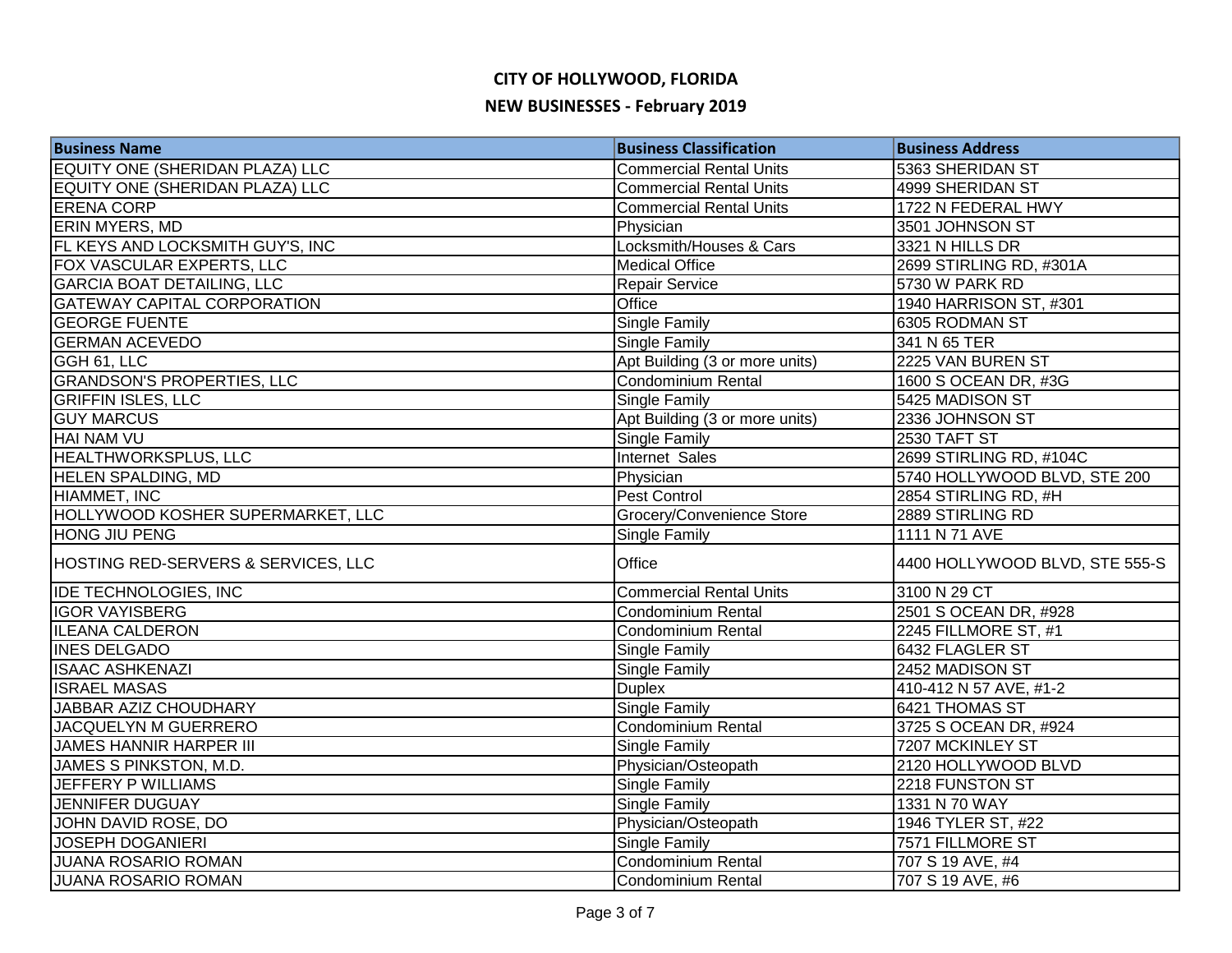| <b>Business Name</b>                               | <b>Business Classification</b> | <b>Business Address</b>      |
|----------------------------------------------------|--------------------------------|------------------------------|
| K.O.N.A. LLC                                       | Restaurant/Bar                 | 1900 HARRISON ST             |
| (DBA: K.O.N.A. KITCHEN & BAR)                      |                                |                              |
| <b>KAMAL HOSSAIN</b>                               | Apt Building (3 or more units) | 6104 FUNSTON ST              |
| <b>KENNETH SOLOWAY</b>                             | <b>Condominium Rental</b>      | 3900 N HILLS DR, #416        |
| <b>KEVIN CHANCEY</b>                               | <b>Single Family</b>           | 3242 PIERCE ST               |
| <b>KIMBERLY PRINCE</b>                             | Chiropractor/Chiropodist       | 6030 HOLLYWOOD BLVD, STE 250 |
| <b>KOREA TOWN FOOD, INC</b>                        | <b>Retail Store/Stock</b>      | 1940 N 30 RD, BAY 087        |
| <b>KRISTINA GUGGISBERG</b>                         | <b>Single Family</b>           | 1720 SWEETBAY WAY            |
| LA HOLDING COMPANY, LLC                            | <b>Duplex</b>                  | 2332-2334 FILLMORE ST, #1-6  |
| <b>LANG RENTALS, LLC</b>                           | Apt Building (3 or more units) | 1331 N 72 AVE                |
| LANG RENTALS, LLC                                  | <b>Single Family</b>           | 231 N 70 AVE                 |
| LAPLAYA REALTY, LLC                                | Condominium Rental             | 1815 N SURF RD, #201         |
| <b>LAUREN LIRA</b>                                 | Chiropractor/Chiropodist       | 6030 HOLLYWOOD BLVD, STE 250 |
| <b>LILY REV TR</b>                                 | <b>Condominium Rental</b>      | 1410 S OCEAN DR, #1208       |
| <b>LISA SANTIAGO</b>                               | Single Family                  | 6701 FREEDOM ST              |
| LOUISE THIBERT                                     | Condominium Rental             | 5300 WASHINGTON ST, #112F    |
| LU & EPE, INC                                      | Restaurant/Bar                 |                              |
| (DBA: CHINA LANE RESTAURANT)                       |                                | 4508 HOLLYWOOD BLVD          |
| LUNA MOTOR GROUP, CORP                             | <b>Auto Sales</b>              | 5854 B DAWSON ST             |
| <b>MAMISH, LLC</b>                                 | Auto Lot/Garage                | 5802 FUNSTON ST              |
| MANNA LOCAL & DELICIOUS, LLC                       | Restaurant/Bar                 | 621 S STATE ROAD 7           |
| MANZANO CRUZ GROUP, LLC                            | Single Family                  | 1958 THOMAS ST               |
| MARCOS CEJAS                                       | Single Family                  | 6771 BRANCH ST               |
| <b>MARIA D SANCHEZ</b>                             | Chiropractor/Chiropodist       | 3625 HOLLYWOOD BLVD          |
| <b>MARIA E REYES</b>                               | Single Family                  | 7370 CLEVELAND ST            |
| <b>MARIBEL ROSARIO</b>                             | <b>Single Family</b>           | 2733 WASHINGTON ST           |
| <b>MARY CHIRAMEL</b>                               | <b>Single Family</b>           | 6331 BUCHANAN ST             |
| <b>MATTHEW HOLMES</b>                              | Chiropractor/Chiropodist       | 3625 HOLLYWOOD BLVD          |
| MAYO1348 RESIDENTIAL LAND TR                       | <b>Single Family</b>           | <b>5617 MAYO ST</b>          |
| MELI S RIVADENEIRA                                 | <b>Duplex</b>                  | 6305 ARTHUR ST               |
| MENNONITE CENTRAL COMMITTEE EAST COAST CORPORATION | Office                         | 6067 HOLLYWOOD BLVD, #305    |
| MEZA CAPITAL INVESTMENT, LLC                       | Single Family                  | 5820 ATLANTA ST              |
| <b>MICHAEL BERNACCI</b>                            | <b>Condominium Rental</b>      | 3001 S OCEAN DR, #539        |
| <b>MICHAEL ROSS</b>                                | <b>Commercial Rental Units</b> | 3802 S OCEAN DR              |
| <b>MICHEL HAJUN</b>                                | <b>Condominium Rental</b>      | 2530 PIERCE ST, #108         |
| <b>MIHAELA BARBOSA</b>                             | <b>Cleaning Services</b>       | 540 N 70 TER                 |
| <b>MNREH FLORIDA, LLC</b>                          | <b>Commercial Rental Units</b> | 3884 SW 30 AVE               |
| <b>MNREH FLORIDA, LLC</b>                          | <b>Commercial Rental Units</b> | 3840 SW 30 AVE               |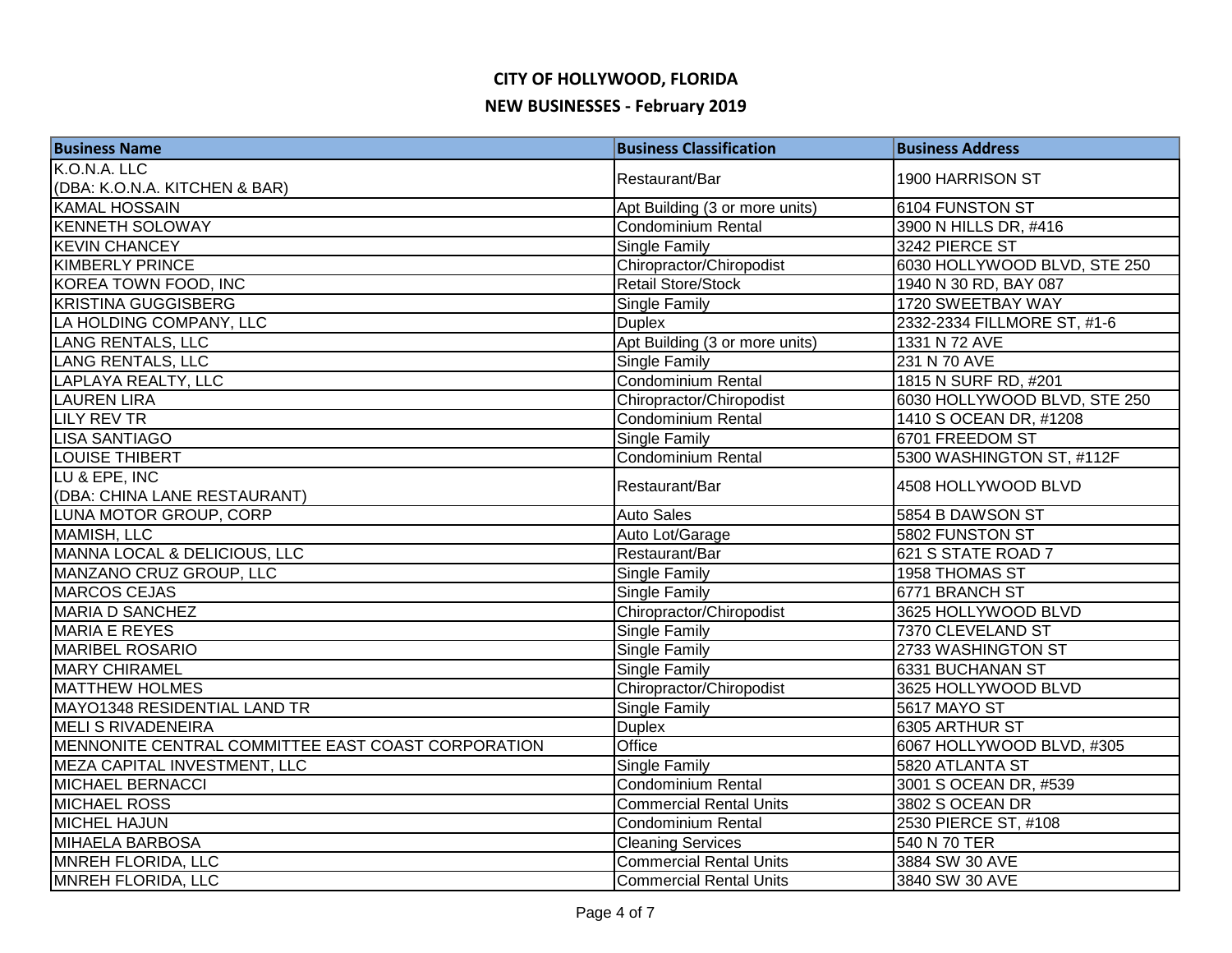| <b>Business Name</b>            | <b>Business Classification</b> | <b>Business Address</b>      |
|---------------------------------|--------------------------------|------------------------------|
| MNREH FLORIDA, LLC              | <b>Commercial Rental Units</b> | 3886 SW 30 AVE               |
| MOHAMMAD ALI AKRAM              | <b>Single Family</b>           | 6541 SCOTT ST                |
| <b>MONICA &amp; JUAN SUAREZ</b> | Single Family                  | 6750 COOLIDGE ST             |
| MS SIRIUS, LLC                  | <b>Commercial Rental Units</b> | 3098 STIRLING RD             |
| <b>NADEEN SIMONE HARDING</b>    | <b>Single Family</b>           | 2410 JACKSON ST              |
| <b>NASRULLAH KHAN</b>           | Single Family                  | 7351 GARFIELD ST             |
| <b>NASRULLAH KHAN</b>           | <b>Single Family</b>           | 7341 GARFIELD ST             |
| <b>NASRULLAH KHAN</b>           | Single Family                  | 1031 N 70 AVE                |
| <b>NASRULLAH KHAN</b>           | <b>Single Family</b>           | 830 N 70 AVE                 |
| NATALIE ROWLES                  | Chiropractor/Chiropodist       | 6030 HOLLYWOOD BLVD, STE 630 |
| NW 59 CAPITAL, LLC              | Apt Building (3 or more units) | 2246 FILLMORE ST             |
| OAKY INVESTMENT, LLC            | Condominium Rental             | 777 N OCEAN DR, #N532        |
| OCEANSIDE SENIOR LIVING, LLC    | Apt Building (3 or more units) | 1600 TAFT ST                 |
| OFIUCO, LLC                     | Internet Sales                 | 1004 JOHNSON ST              |
| OLIVIO O BLANCO, JR             | Chiropractor/Chiropodist       | 3625 HOLLYWOOD BLVD          |
| ONLINE WEB WORKS, LLC           | <b>Single Family</b>           | 1512 WILEY ST                |
| <b>OSEANA LLC</b>               | <b>Single Family</b>           | 2118 FUNSTON ST              |
| PATRICIA M BARINOTTO H/E        | Condominium Rental             | 2200 PARK LN, #301           |
| <b>PAUL-ANDRE ROBERGE</b>       | Condominium Rental             | 5300 WASHINGTON ST, #113W    |
| PEON PROJECTS, LLC              | Office                         | 7641 FARRAGUT ST             |
| (DBA: THE DIBER)                |                                |                              |
| PETRU GABRIAN                   | <b>Condominium Rental</b>      | 1300 N 17 AVE, #210          |
| PUUR BRAND, LLC                 | Wholesale Merchandise          | 3816 N 29 AVE                |
| R&A INVESTMENT, LLC             | Single Family                  | 2210 CODY ST                 |
| <b>RADIO KRONOS, LLC</b>        | <b>Radio Stations</b>          | 1004 JOHNSON ST              |
| RAKHMANKULOV, LLC               | <b>Single Family</b>           | 1302 S 23 AVE                |
| RAKHMANKULOV, LLC               | <b>Single Family</b>           | 1401 S 23 AVE                |
| RAKHMANKULOV, LLC               | <b>Single Family</b>           | 2901 FLETCHER ST             |
| RAKHMANKULOV, LLC               | <b>Single Family</b>           | 2442 FUNSTON ST              |
| RAS ENGINEERING, P.A.           | Contractor/Engineering         | 1926 HOLLYWOOD BLVD, STE 216 |
| REMOCICLO, LLC                  | Condominium Rental             | 2915 PLUNKETT ST, #10D       |
| RICHARD D NADAL, M.D.           | Physician                      | 3702 WASHINGTON ST, #103     |
| <b>RODNEY PAICELY</b>           | Single Family                  | 1010 N 71 TER                |
| <b>ROLAND MORENO</b>            | <b>Single Family</b>           | 5836 HOPE ST                 |
| <b>RUBEN CISNEROS</b>           | Condominium Rental             | 5300 WASHINGTON ST, #103R    |
| <b>RUBEN CISNEROS</b>           | Condominium Rental             | 5300 WASHINGTON ST, #212S    |
| <b>S&amp;M 2018, LLC</b>        | Restaurant/Bar                 | 2727 HOLLYWOOD BLVD          |
| (DBA: PITA POKETS)              |                                |                              |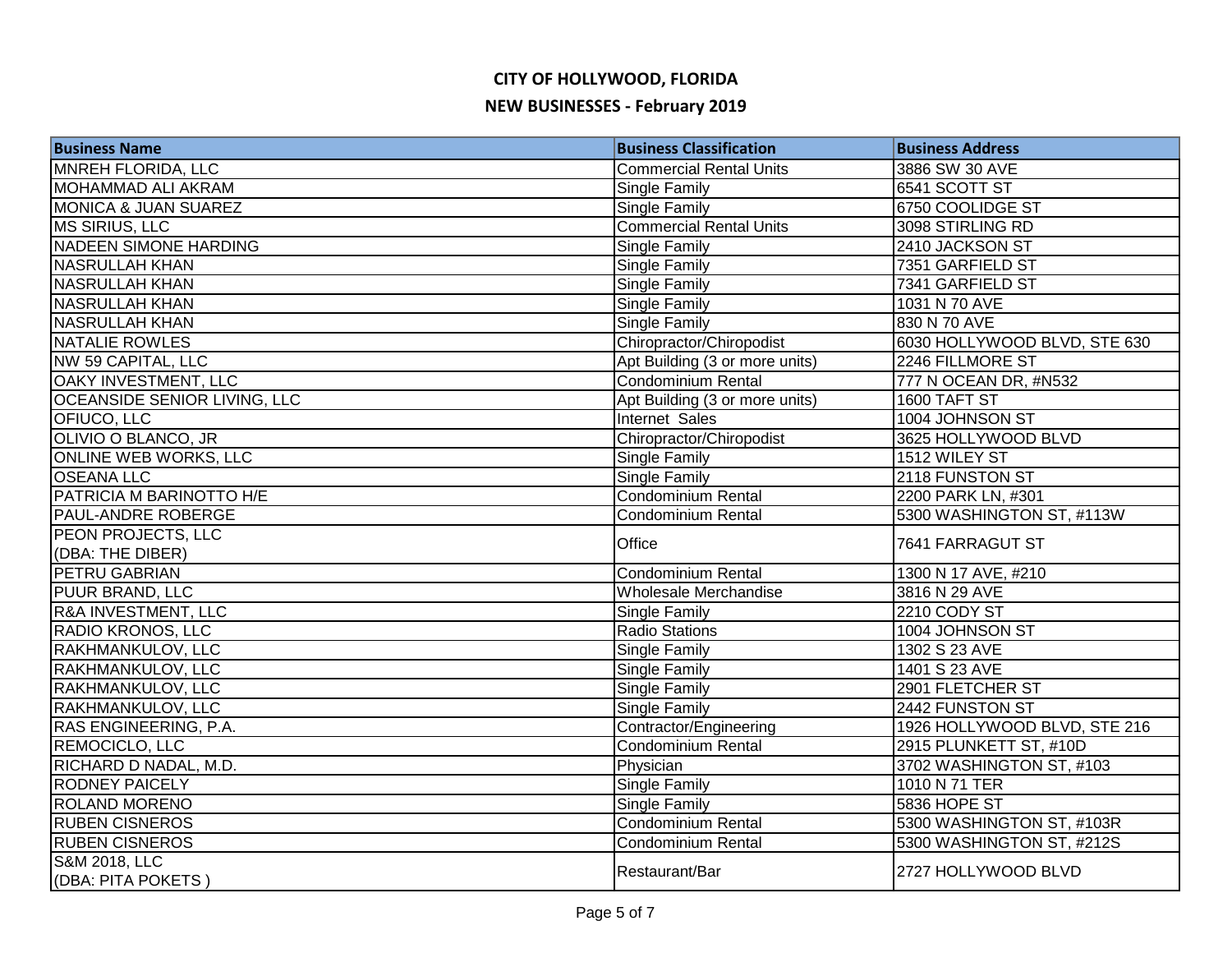| <b>Business Name</b>                   | <b>Business Classification</b>   | <b>Business Address</b>      |
|----------------------------------------|----------------------------------|------------------------------|
| <b>SAMANTHA FELLER</b>                 | Single Family                    | 3600 MONROE ST, #23          |
| <b>SANDRA TRIVIERI</b>                 | Artist                           | 3800 S OCEAN DR, #1106       |
| SIMON WEISS, MD                        | Physician                        | 5740 HOLLYWOOD BLVD, STE 200 |
| SIMON WEISS, MD, LLC                   | Office                           | 5740 HOLLYWOOD BLVD, STE 200 |
| <b>SMITH SOUTH, LLC</b>                | <b>Single Family</b>             | 4629 LINCOLN ST              |
| SPEEDY VALDES LAWN SERVICES, INC       | Lawn Maintenance                 | 6731 CLEVELAND ST            |
| <b>SRD REALTY, LLC</b>                 | Condominium Rental               | 3670 N 56 AVE, #717          |
| <b>SRD REALTY, LLC</b>                 | Condominium Rental               | 1836 ARTHUR ST, #16          |
| STIRLING LOCATION, LLC                 | Restaurant/Bar                   | 2893 STIRLING RD             |
| (DBA: HAPPEA'S)                        |                                  |                              |
| <b>STRUCTURES INTERLOCK US INC</b>     | Furniture Refinishing/Upholstery | 3867 PEMBROKE RD             |
| SUNMAX HOLLYWOOD, LLC                  | Single Family                    | 2525 PIERCE ST               |
| <b>TH PROFESSIONAL BARBERSHOP, INC</b> | <b>Barber Shop</b>               | 2501 S OCEAN DR, #C-11L      |
| <b>TASNOVA SARKER MISHU</b>            | <b>Duplex</b>                    | 6119-6121 LINCOLN ST, #1-2   |
| THE HERTZ CORPORATION                  | Car/Truck Lease/Rental           | 860 S STATE ROAD 7           |
| <b>THOMAS A &amp; BARBARA ADKINS</b>   | <b>Single Family</b>             | 730 N 70 WAY                 |
| <b>TIMOTHY SMITH</b>                   | <b>Single Family</b>             | 921 N 70 AVE                 |
| TODABARUJ, LLC                         | <b>Commercial Rental Units</b>   | 527 S 21 AVE                 |
| <b>TOXICUM, INC</b>                    | <b>Medical Office</b>            | 2854 STIRLING RD, STE D      |
| <b>TRADING UNLIMITED, LLC</b>          | Wholesale Merchandise            | 300 OAKWOOD LN               |
| TRUST HOMES FLA, LLC                   | Single Family                    | 721 N 68 TER                 |
| TWO POINT PROPERTIES, LLC              | <b>Duplex</b>                    | 1512-1514 N 19 AVE, #1-2     |
| <b>TYLER POLK TRUST</b>                | Apt Building (3 or more units)   | 3833-3837 N CIRCLE DR        |
| <b>US BANK TRUST NA</b>                | <b>Single Family</b>             | 7770 FARRAGUT ST             |
| <b>USA CHOICE, LLC</b>                 | <b>Retail Store/Stock</b>        | 4616 HOLLYWOOD BLVD          |
| <b>VALERIE CLAP &amp; ILIA GRADEL</b>  | Condominium Rental               | 1719 WILEY ST, #9            |
| <b>VIAPA INVESTMENTS, LLC</b>          | Condominium Rental               | 3801 S OCEAN DR, #6P         |
| <b>VIKR2 PROPERTIES, LLC</b>           | Apt Building (3 or more units)   | 1944 TAYLOR ST, #1-3         |
| <b>VINCENT LAUCELLA</b>                | <b>Condominium Rental</b>        | 1600 S OCEAN DR, #15I        |
| <b>VINCENT R TRAUTMAN</b>              | Car Wash & Detail (Mobile)       | 1822 JEFFERSON ST            |
| (DBA: MY COUSIN VINNIE DETAILING)      |                                  |                              |
| VIZCAYA VALET SERVICES, INC            | <b>Valet Parking</b>             | 2028 HARRISON ST, STE 106    |
| <b>WELLS FARGO BANK NA</b>             | Single Family                    | 6880 SCOTT ST                |
| YELENA BORSUK                          | <b>Condominium Rental</b>        | 3000 S OCEAN DR, #606        |
| YMGS FLORIDA PROPERTIES, LLC           | <b>Single Family</b>             | 7371 CLEVELAND ST            |
| YOIMA VARELA                           | <b>Retail Store/Stock</b>        | 1940 N 30 RD, BAY #038       |
| (DBA: JOY'S FLAVORS)                   |                                  |                              |
| <b>YTY FL INVESTMENTS, LLC</b>         | Apt Building (3 or more units)   | 1719 THOMAS ST, #1-4         |